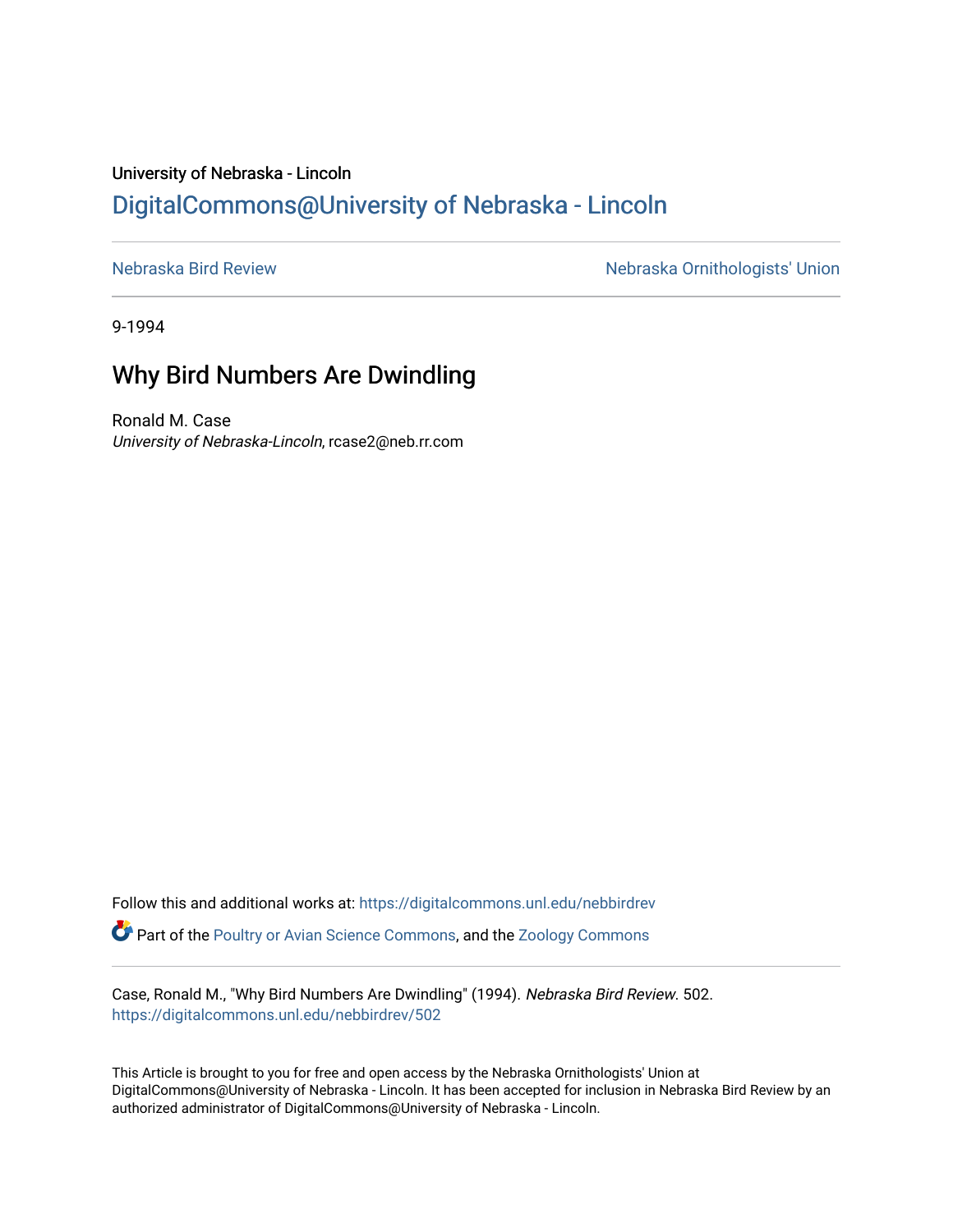Case, "Why Bird Numbers Are Dwindling," from Nebraska Bird Review (September 1994) 62(3). Copyright 1994, Nebraska Orntihologists' Union. Used by permission.

116 The Nebraska Bird Review Vol. 62

WHY BIRD NUMBERS ARE DWINDLING Ronald M. Case, Professor, Dept. Forestry, Fisheries, & wildlife University of Nebraska, Lincoln, NE 68583

John Terborgh (1989) wrote <sup>a</sup> book entitled "Where Have All the Birds Gone?" and numerous other articles on the same theme. There was an article in the Lincoln, NE Sunday Journal-Star, June 19, 1994 concerning dwindling bird numbers on the grasslands. The answer to declining bird numbers is the degradation, fragmentation, and loss of habitats. Sometimes ornithologists disagree on whether the breeding habitats or wintering habitats are impacted most, yet there is nearly universal agreement that habitat is the key. Further evidence for the impact of humans on birds can be obtained by noting those species that are flourishing in human-modified environments. Examples of these include Cattle Egret, Ring-necked Pheasant, Northern Bobwhite, Rock Dove, European Starling, House Finch, and House Sparrow.

The easy answer is to blame someone else - the Department of Roads, developers, farmers, or urban sprawl. However, <sup>I</sup> am to blame and so are you, your neighbor, and all other humans. In the rest of this article, <sup>I</sup> will discuss how we impact habitats. The causes are apparent, but how we deal with them will continue to be debatable. How much time do we have left to debate?

Humans have a tremendous impact on the quality of the environment. That impact is the product of (1) the number of people, (2) the per capita rate of resource use, and (3) pollution associated with resource use. The effect on the environment can be lessened by fewer people, a decrease in rate of resource use, and lessened by fewer people, <sup>a</sup> decrease in rate of resource use, and <sup>a</sup> decrease in pollution by increased technology (clean up outputs, increase efficiency, use less polluting alternative resources, etc.). While we have choices, we cannot have continued growth on <sup>a</sup> finite planet. We need to address this pressing problem because tomorrow may be too late.

The inequitable distribution of wealth results in variable per capita impacts. The impact of an individual from a nore developed nation (MDN) compared to that of an individual from <sup>a</sup> developing nation (DN) may vary by a factor of 20. Thus, the population of the united States (250,000,000) may not seem too high to many, but environmentally its impact is equivalent to that of about <sup>5</sup> billion in India! Globally, the impact of increases in the standard of In the beaming of DNs will more than offset technological gains of MDNs in decreasing their pollution. <sup>A</sup> July 19, 1994 article in the Wall Street Journal noted that as societies go from DNs toward MDNs, they have quantum increases in energy use, which result in increased prices of natural resources and energy. Likely there will also be concomitant shortages of many of those resources. The rush also as concomitant energy of many of those resources: The rush tremendous global environmental impacts. We should all wish <sup>a</sup> higher standard of living, better health, improved human rights, etc. for DNs, but these accomplishments will be impossible without population limitation.